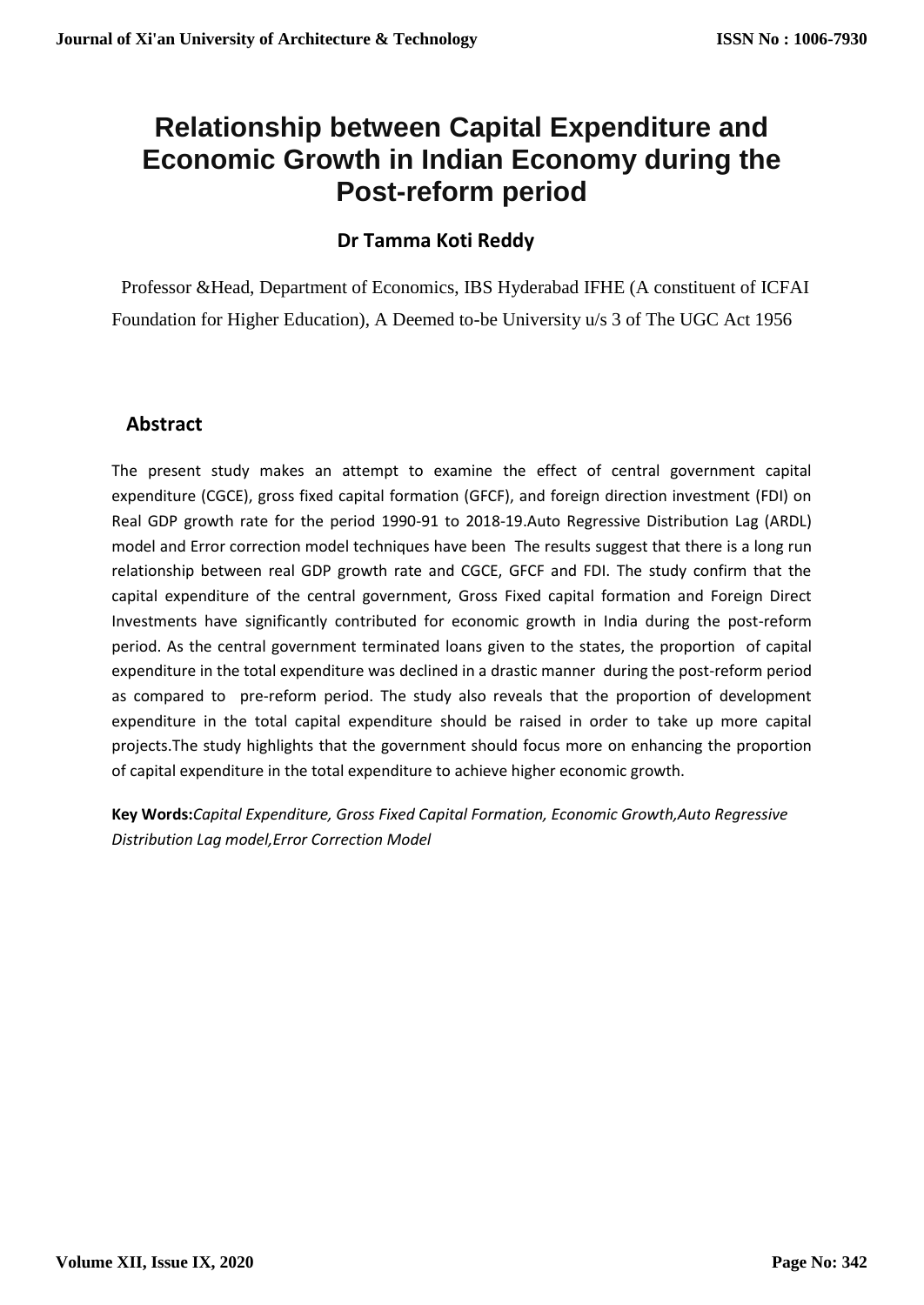## **1.Introduction**

The expansion in the economic activities and growing responsibilities of the government have contributed for increase in public expenditurein India since 1950. The total public expenditure of the central government in both revenue and capital accounts was Rs.530 crore in 195051.It rose to Rs.1,63,520crore in 1990-91 and further to Rs.26,98,552crorein2019-20(RE). In 2020-21 Union Budget the total public expenditure is estimated at Rs.30,42,230crore.The public expenditure is broadly classified into both development and non-development expenditure. The budget of the central government consist of both Revenue budget and Capital budget. Receipts and disbursements with respect to Capital Account will be shown in the Capital Budget. Total capital receipts of the central government consist of Market borrowings (net), Small savings, Provident funds, Special deposits,Recovery of loans, Disinvestment receipts, External loans (net). Total capital expenditureconsists of spending on economic development, social& Community development, defense, general services and loans to States& U'ts. As the central government terminated loans given to the states, the decline in the share of capital expenditure in the total expenditure was more during the post-reform period when compared with pre-reform period*(Reserve Bank of India Bulletin, December 2008).*

| <b>Five-year Plan</b>          | <b>Total</b><br><b>Financial</b><br><b>Outlays</b> | <b>Total</b><br><b>Transfer</b><br><b>Payments to</b><br>the Rest of<br>the Economy | <b>Total Financial</b><br>Investments& Loans<br>to the Rest of the<br>Economy(Gross) | <b>Total</b><br><b>Expenditure</b> |
|--------------------------------|----------------------------------------------------|-------------------------------------------------------------------------------------|--------------------------------------------------------------------------------------|------------------------------------|
| First Plan(1951-52 to 1955-56) | 1854                                               | 932                                                                                 | 966                                                                                  | 3751                               |
| Second (1956-61)               | 3406                                               | 1816                                                                                | 2600                                                                                 | 7823                               |
| Third (1961-66)                | 6701                                               | 3484                                                                                | 5076                                                                                 | 15261                              |
| Annual Plan(1966-69)           | 5121                                               | 3621                                                                                | 4740                                                                                 | 13481                              |
| Fouth(1969-74)                 | 12745                                              | 9490                                                                                | 10760                                                                                | 32994                              |
| Fifth(1974-79)                 | 23527                                              | 23003                                                                               | 21145                                                                                | 67674                              |
| Sixth(1980-85)                 | 50708                                              | 60514                                                                               | 47034                                                                                | 158256                             |
| Seventh(1985-90)               | 113590                                             | 160538                                                                              | 89764                                                                                | 363892                             |
| Eighth(1992-97)                | 253275                                             | 454179                                                                              | 127752                                                                               | 835206                             |
| Ninth(1997-2002)               | 431711                                             | 902546                                                                              | 150754                                                                               | 1485011                            |
| Tenth(2002-07)                 | 660192                                             | 1575997                                                                             | 123921                                                                               | 2360110                            |
| Eleventh(2007-12)              | 1286341                                            | 3475161                                                                             | 212323                                                                               | 4973825                            |

|                                                                 |  |  | Table 1.1:Trends in Financial Outlays, Transfer Payments, Loans& Financial Investments of the |  |  |
|-----------------------------------------------------------------|--|--|-----------------------------------------------------------------------------------------------|--|--|
| <b>Central Government during Planning Period (Rs. in Crore)</b> |  |  |                                                                                               |  |  |

*Source: Economic Survey 2019-20 Volume 2,A 55*

The above table provides information on total expenditure of the central governmentin terms of Financial outlay, transfer payments to the rest of the economy and Financial Investments&loans to the rest of the economy(Gross)during the planningperiod. Final outlays includesGovernment consumption expenditure and Gross capital formation. The above table reels that the financial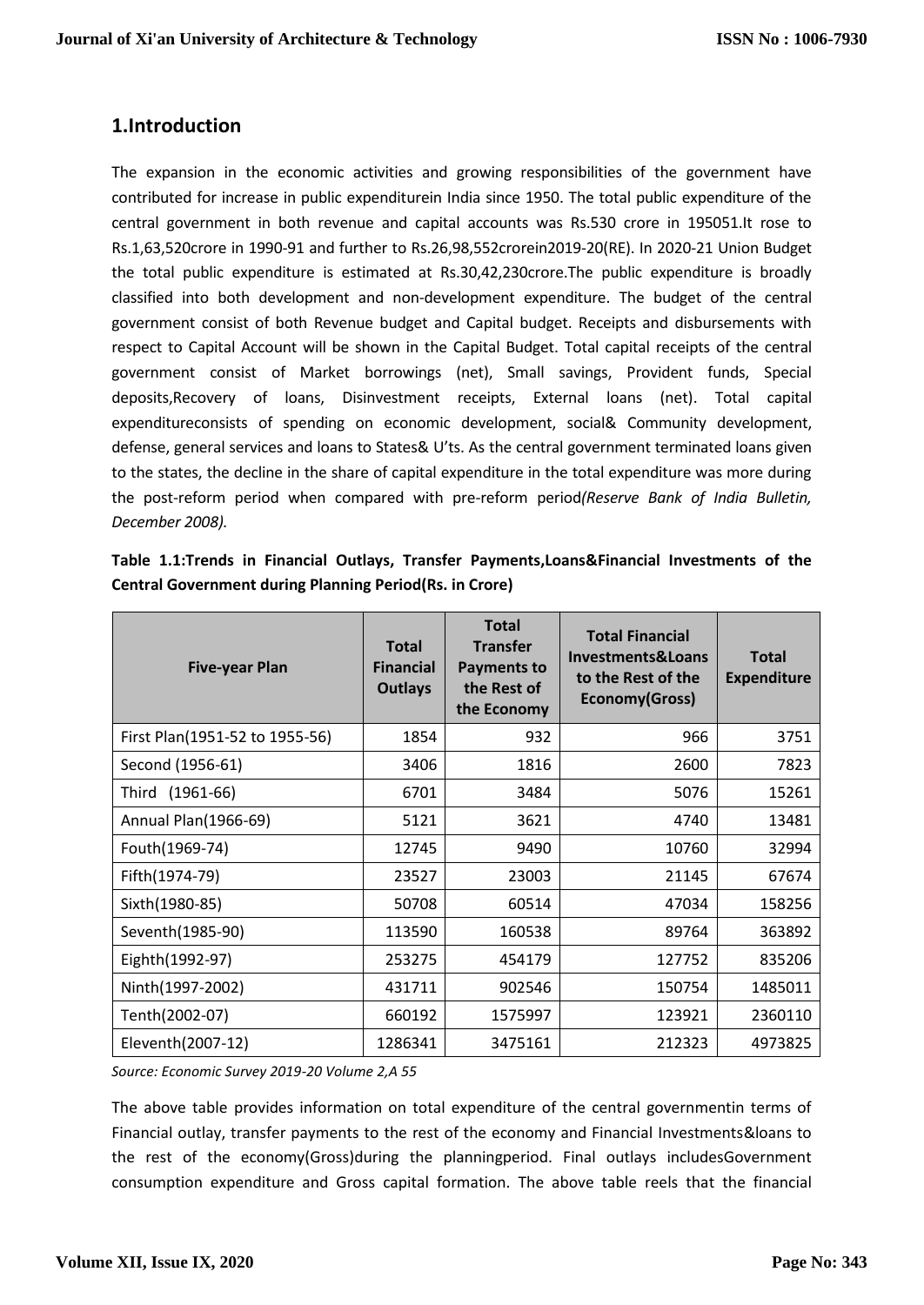outlays of the central government rose from a mere Rs.1,854crore in first five-year plan to Rs.23527 crore in fifth five-year plan and then it rose to Rs.2,53,275 in Eighth five-year plan and finally to Rs.12,86,341 crore in the Eleventh five-year plan. Total transfer payments to the rest of the economy increased from Rs.932 crore in first five-year plan to Rs.4,54,179 crore in Eighth five-year plan and further to Rs.34,75,161 crore in Eleventh five-year plan. Total financial investments&loans to the rest of the economy also increased considerably from Rs.966 crore in first five-year plan to Rs.1,27,752 crore in Eighth five-year plan and finally to Rs.2,12,323 in Eleventh five-year plan. Total expenditure of the central government in terms of financial outlays, transfer payments and financial investments&loans rose from Rs.3,751 crore in First five-year plan to Rs.8,35,206 crore in Eighth fiveyear plan and then to Rs.49,73,825 crore in Eleventh five-year plan.

As the capital expenditure of the governmentis directly linked with economic growth, The associationbetween capitalexpenditure and economic growth is an important subject of analysis and debate, especially for developing and emerging economies across the world like India. A central question is whether capitalexpenditure increases the GDP growth rate of the economy?

### **1.1 Objectives of the Study**

The main objective of this study was to study the impact of Central government capital expenditure on Real GDPgrowth in Indiafor the period 1990-91 to 2018-19.The specific objectives were:

- 1. To study the trends in capital receipts and capital expenditure of the central governmentfor the period 1990-91 to 2018-19
- 2. To study the trends in development and non-development capital expenditure of the central government for the period 1990-91 to 2018-19.
- 3. To study the trends in Gross Fixed Capital Formation, FDIs and Gross Domestic product at factor cost In Indian economy for the period 1990-91 to 2018-19

### **1.2 Literature Review**

Olusola Joel Oyeleke,JamiuAyinla Raheem,Olanipekun Emmanuel Falade(2016) in their article entitled *"Government Capital Expenditure and Economic Growth in Nigeria: Any Lesson from Disaggregated Functional Analysis?"*Have made an attempt to investigate the influence of disaggregated functional government capital expenditure on economic growth in Nigeriausingerror correction technique of estimation for the period 1970-2013. The study reveals a long run association between public capital expenditure and economic growth. The study also revealsa negative association between capital expenditure on economic services and economicgrowth and the economy of Nigeria has not been benefitted from such spending on economic services. The authors opine that the government should monitor itsspending on all developmental projects to achieve the desired results.

Basema Al-Sharif1, Adel Bino(2019) in their article entitled *"The Role of Government Capital Expenditures in Economic Growth in Jordan",* have attempted to examine the impactof Government Capital Expenditures on Economic Growth in Jordanusing for the period 1977-2016.In Jordan during the time period (1977-2016). The findings indicatethat the change in capital expenditures as a percentage of GDP has long-term equilibrium and has a short-term effect andthere is a short-term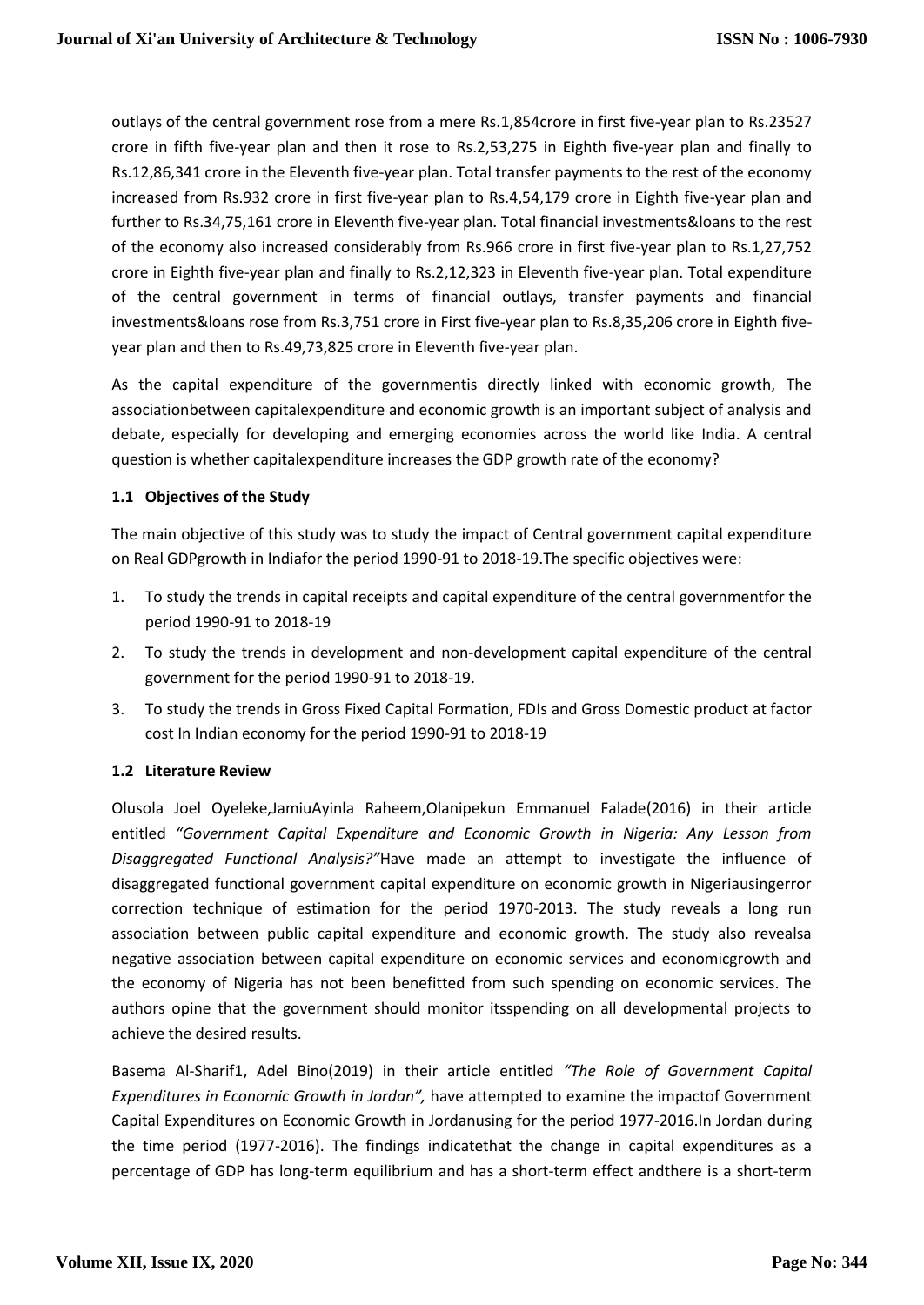impact of net fixed capital formation and net tax on economic growth. the results also indicate thatis a short-term and long-term effect of government debt on economic growth.

Ben Etimudoh, et al,(2018) in their article entitled "*Effect of Administrative Capital Expenditure on Economic Development:An Emerging Nstion Outlook",* have attempted to study the effect of administrative capital outflow on recurrent outflow on economic development in Nigeria using Augmented Dickey-Fuller test andJohansen test for co-integration for the period 1999- 2016. The study indicates a long run association between government capital spending and economic growth. The study also reveals a non-significantrelationship betweenGDP and economic services.

Chukwuemeka,Valentneokolo, et. al, (2018) in their article entitled *"Economic Analysis of Capital Expenditure and Infrastructural Development in Nigeria",* have examined the impact of capital expenditure on infrastructural development in Nigeria using autoregressive distributed lag (ARDL) model for the period 1970-2017. The results indicates that the capital expenditure, construction expenditure and non-oil revenue have the potency of accentuating infrastructural development in the long-run. The authors opine that the economy of Nigeria can depend on external debt for investing on productive activities other than infrastructural development.

NazifiAbdullahiDarma(2014) in his article entitled *"Federal Capital Expenditure and its Impact on Economic Growth in Nigeria",* has examinedthe impact of federal capital expenditure on economic growth in Nigeria using Ordinary Least Squares for the period 1980-2010. The study reveals thatthe Total Capital Expenditure, Capital expenditure on administration capital expenditure on social community services and capital expenditure on transfers have positive impact on economic growth. the results also indicates the negative impact of capital expenditure on economic services

AlexandraHukom(2015) in his article entitled *"Effect of Capital Expenditures, Economic Growth And Poverty on Human Development in Central Kalimantan"*has examined the impact of capital spending, economic growth and poverty rates onthe Human Development Index using regression equation for the period 2006-2013. The results indicates a positive relationship between Capital expenditure and Human Development Index. The study also reveals a positive association between economic growth and Human Development Index and a negative association between poverty levels and Human Development Index. The authors opine that the governmentshould give more priority for Human Development in the planning process as it influences the economic growth of the country.

### **1.3. Methodology**

The study attempts to examine the effect of central government capital expenditure (CGCE), gross fixed capital formation (GFCF), and foreign direction investment (FDI) on real GDP growth rate.In order to examine the relationship between economic growth, government capital expenditure, gross fixed capital formation, and foreign direction investment, a linear equation is specified as following:

$$
GDP_t = \beta_0 + \beta_1 CGCE_t + \beta_2 GFCF_t + \beta_3 FDI_t + \varepsilon_t \rightarrow (1)
$$

 $β$ <sub>0</sub> is constant term,  $β$ <sub>1</sub>,  $β$ <sub>2</sub> and  $β$ <sub>3</sub> are coefficients or long run parameters of central government capital expenditure gross fixed capital formationand foreign direction investment respectively.  $\varepsilon_t$  is white noise error term.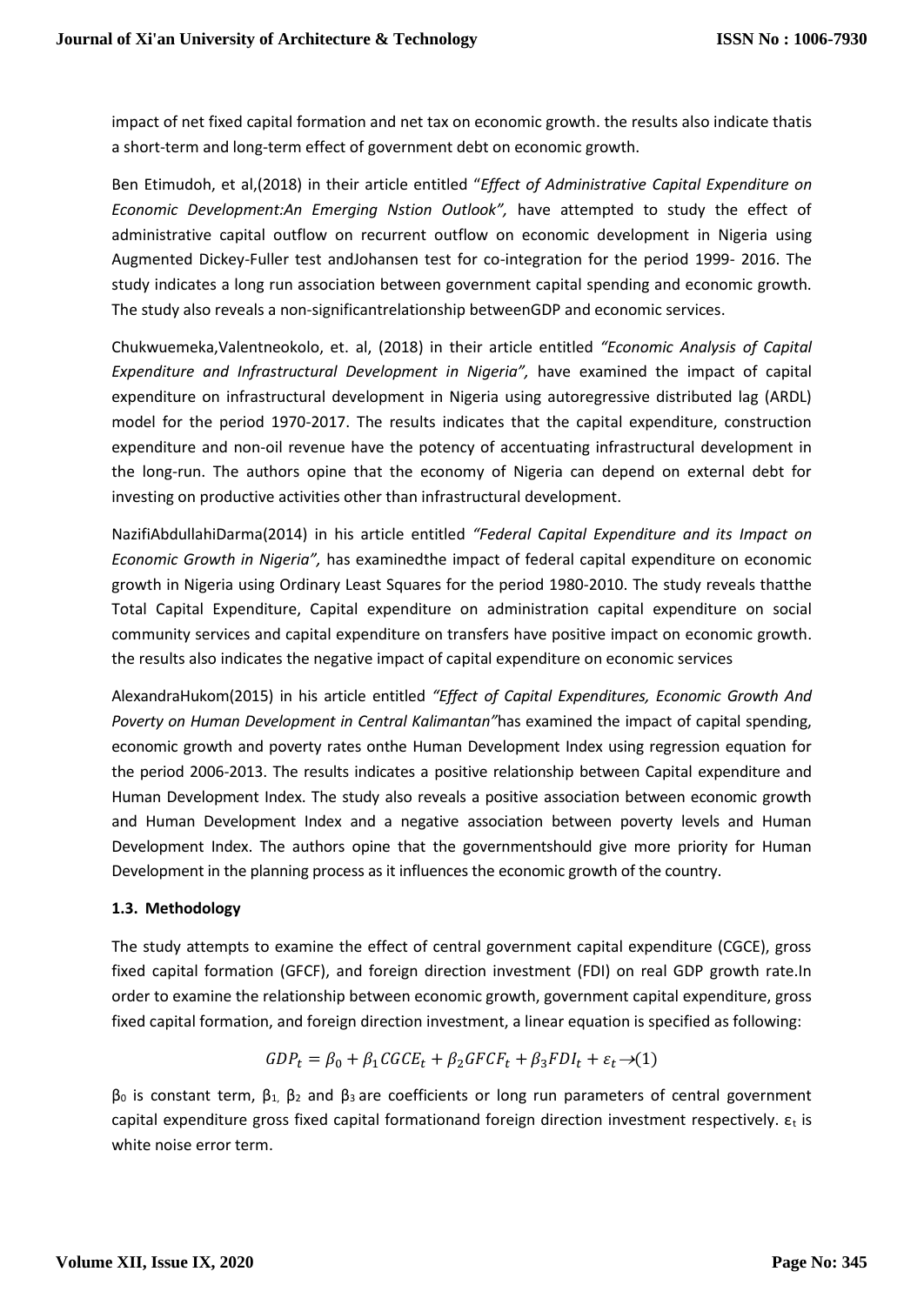The study initially applies augmented dickey fuller (ADF) test to examine the stationarity of the given time series of CGCE, GFCF, FDI and real GDP growth rate. Auto Regressive Distribution Lag (ARDL) modelhas been used as it can be applied irrespective of whether the given time series are I(0) or I(1) to examine the relationship between real GDP growth (GDP) and CGCE, GFCF, FDI as follows:

 $\Delta(GDP)_t = \alpha_0 + \alpha_1(GDP)_{t-1} + \alpha_2(CGCE)_{t-1} + \alpha_3(GFCF)_{t-1} + \alpha_4(FDI)_{t-1} +$  $\sum_{i=1}^{p} \delta_i \Delta(GDP)_{t-i} + \sum_{i=1}^{p} \gamma_i \Delta(CGCE)_{t-i} + \sum_{i=1}^{p} \theta_i \Delta(GFCF)_{t-i} + \sum_{i=1}^{p} \varphi_i \Delta(FDI)_{t-i} + \epsilon_t \rightarrow (2)$ 

 $α_0$ is constant term,  $α_1α_2α_3$  and  $α_4$  are coefficients of one period lagged values of CGCE, GFCF and FDI respectively. ∆ is first difference operator and p is number of lags for each of the independent variables.  $\delta_i$ ,  $\gamma_i$ ,  $\theta_i$  and  $\varphi_i$ are coefficients of lagged values of change in GDP, CGCE, GFCF and FDI. p is number of lags as decided by Akaike Information Criterion (AIC) and Schwarz criterion (SC).  $\epsilon_t$  is error term.

The study conducts Wald test to examine the existence of long-run relationship among the variables. Once long run associated among the given variables is confirmed, the study applies the following error correction model to assess the long association between GDP and CGCE, GFCF and FDI, based on error term derived from equation (1).

$$
\Delta(GDP)_t = \alpha_0 + \sum_{i=1}^p \delta_i \Delta(GDP)_{t-i} + \sum_{i=1}^p \gamma_i \Delta(CGCE)_{t-i} + \sum_{i=1}^p \theta_i \Delta(GFCF)_{t-i} + \sum_{i=1}^p \varphi_i \Delta(FDI)_{t-i} + \pi(ECT)_{t-1} + \epsilon_t \rightarrow 3)
$$

 $\pi$  is coefficient of error correction term (ECT) derived from long run model in equation 1.  $\epsilon_t$ is while noise error term of the model.

In every stage, to test the robustness of the results, Breusch–Godfrey serial correlation *Lagrange multiplier (LM) test has been used to examine serial correlation in residuals of the regression model. Wald coefficient restrictions test has been used to examine whether coefficients derived from the model indicate long run association or not. To examine the parameter stability, recursive estimates have been done.* 

## **2. Trends in Capital Receipts and Capital Expenditure of the Central Government**

| year    | <b>Capital Receipts</b> | <b>Central Govt.Capital</b><br><b>Expenditure</b> | <b>Difference between Capital Receipts</b><br>and Expenditure |
|---------|-------------------------|---------------------------------------------------|---------------------------------------------------------------|
| 1990-91 | 38997                   | 27327                                             | 11670                                                         |
| 1991-92 | 38528                   | 25612                                             | 12916                                                         |
| 1992-93 | 36178                   | 29825                                             | 6353                                                          |
| 1993-94 | 55440                   | 33190                                             | 22250                                                         |
| 1994-95 | 68695                   | 32294                                             | 36401                                                         |
| 1995-96 | 58338                   | 34504                                             | 23834                                                         |
| 1996-97 | 61544                   | 34533                                             | 27011                                                         |

**Table 2.1:Capital Receipts and Expenditure of the Central Government(Rs. in Crore)**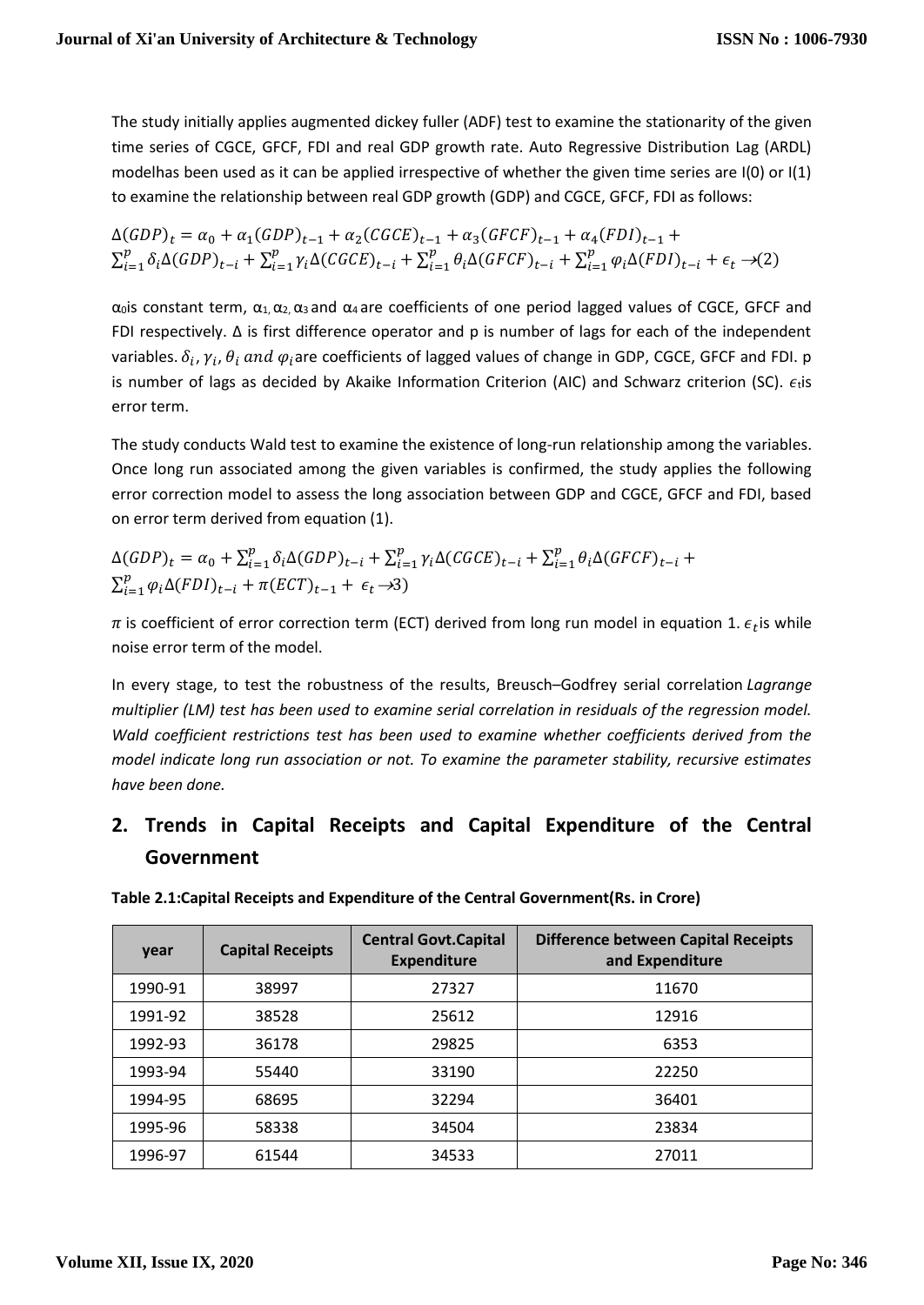| year    | <b>Capital Receipts</b> | <b>Central Govt.Capital</b><br><b>Expenditure</b> | <b>Difference between Capital Receipts</b><br>and Expenditure |
|---------|-------------------------|---------------------------------------------------|---------------------------------------------------------------|
| 1997-98 | 99077                   | 27667                                             | 71410                                                         |
| 1998-99 | 130064                  | 34415                                             | 95649                                                         |
| 1999-00 | 115707                  | 40530                                             | 75177                                                         |
| 2000-01 | 134184                  | 35036                                             | 99148                                                         |
| 2001-02 | 162500                  | 44838                                             | 117662                                                        |
| 2002-03 | 180531                  | 27134                                             | 153397                                                        |
| 2003-04 | 211333                  | 111368                                            | 102105                                                        |
| 2004-05 | 200391                  | 19519                                             | 180872                                                        |
| 2005-06 | 179549                  | 56310                                             | 123239                                                        |
| 2006-07 | 144482                  | 50620                                             | 93862                                                         |
| 2007-08 | 197978                  | 116289                                            | 81689                                                         |
| 2008-09 | 299863                  | 88267                                             | 211596                                                        |
| 2009-10 | 453063                  | 107720                                            | 345343                                                        |
| 2010-11 | 402428                  | 151837                                            | 250591                                                        |
| 2011-12 | 568918                  | 141042                                            | 427876                                                        |
| 2012-13 | 582152                  | 155822                                            | 426330                                                        |
| 2013-14 | 563894                  | 175296                                            | 388598                                                        |
| 2014-15 | 484448                  | 187460                                            | 296988                                                        |
| 2015-16 | 582579                  | 284268                                            | 298311                                                        |
| 2016-17 | 609886                  | 270309                                            | 339577                                                        |
| 2017-18 | 702650                  | 297869                                            | 404781                                                        |
| 2018-19 | 686352                  | 316623                                            | 369729                                                        |

*Source: Budget documents of the Government of India.*

The above table 2.1provides information on capital receipts, capital expenditure and difference between capital receipts and capital expenditure. It can be observed from the table that the capital receipts of the central government has recorded a considerable increase during the post-reform period.The amount of capital receipts increased from Rs.38,997 crore in 1990-91 to Rs.1,62,500 crore in 2000-01 and in 2018-19, the capital receipts were to tune of Rs.6,86,352 crore.Capital expenditurealso increased considerably since 1990-91. It consists of spending on economic development, social&Community development, defense, general services and loans to States&U'ts. The capital expenditureof the central government stood at Rs.27,327crore in1990-91. It rose to nearlyRs.35,036crorein2000-01 andfurther to Rs.1,51,837 crore in 2010-11 and then it is estimated at Rs.3,16,623 crore in2018-19. It can beobserved from the above table that the difference between capital receipts and capital expenditurehas grown considerably from Rs. 11,670 crore in 1990-91 to Rs.99,148 crore in 2000-01 and further to Rs.4,04,781 crore in 2017-18 then declined to Rs.3,69,729 crore in 2018-19.It is inferred that the entire capital receipts mobilized from different sources are not transformed as capital expenditure.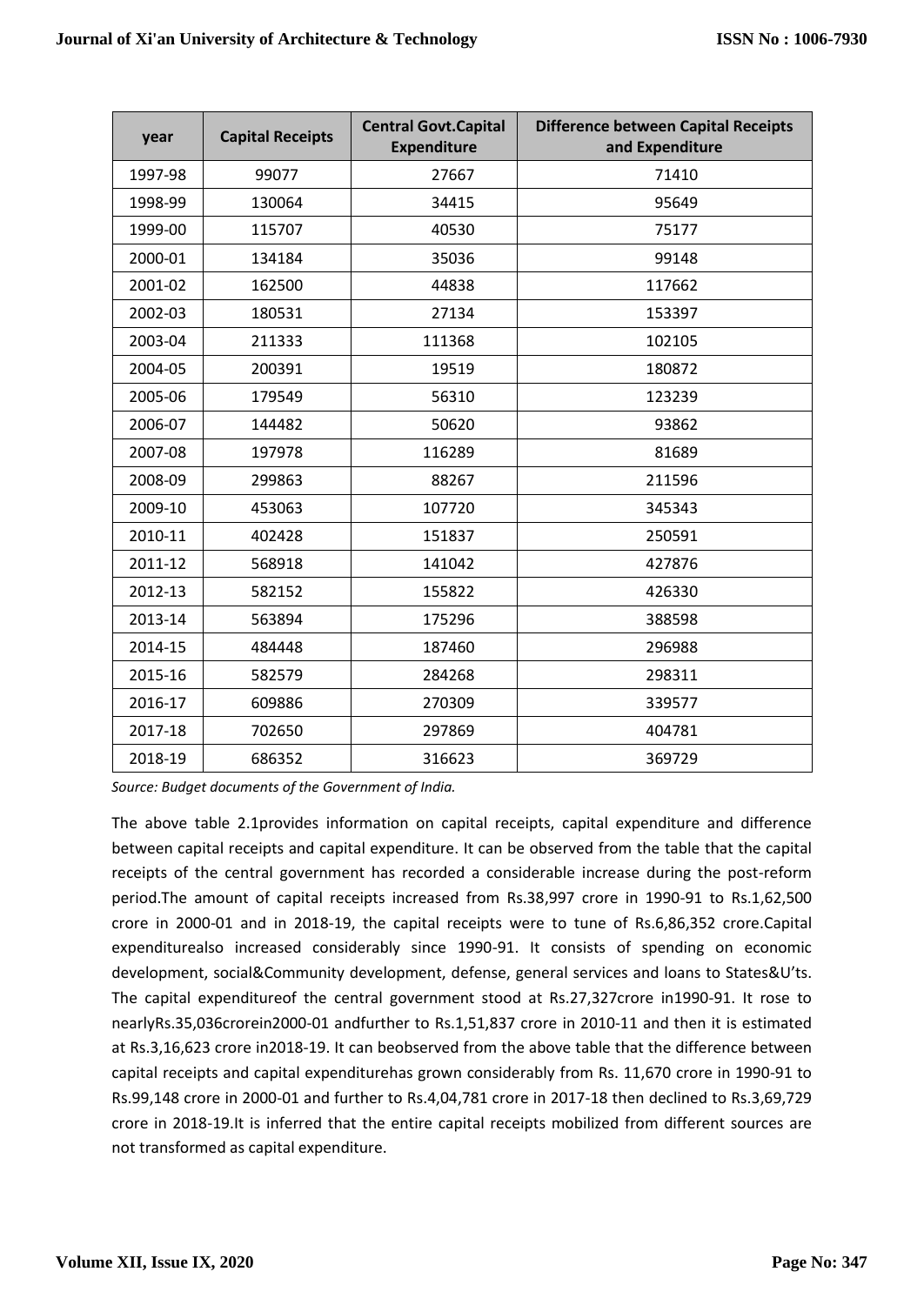|    | <b>Item</b>                          | 1990-91 | 2000-01 | 2010-11 | 2016-<br>17(RE) | 2017-<br>18(BE) |
|----|--------------------------------------|---------|---------|---------|-----------------|-----------------|
| А. | Non-developmental Expenditure        | 5364    | 14219   | 79829   | 92619           | 100347          |
| 1. | <b>Defence Services</b>              | 4552    | 12384   | 62056   | 79370           | 86529           |
| 2. | <b>Border Services</b>               | 65      | 214     | 2421    | $\mathbf{0}$    | 0               |
| 3. | <b>Fiscal Services</b>               | 725     | 1117    | 10360   | 4303            | 3420            |
| 4. | Others                               | 22      | 504     | 4992    | 8945            | 10398           |
| В. | <b>Developmental Expenditure</b>     | 8023    | 11155   | 60842   | 150994          | 169462          |
| 1. | Railways                             | 1632    | 3269    | 18385   | 46155           | 55000           |
| 2. | Post&Telecom                         | 409     | 769     | 274     | 249             | 336             |
| 3. | <b>Social&amp;Community Services</b> | 491     | 1342    | 6497    | 11565           | 15616           |
| 4. | <b>General Economic Services</b>     | 1067    | 87      | 20757   | 37257           | 26200           |
| 5. | Agri&allied                          | 55      | 58      | 325     | 1550            | 3754            |
| 6. | Industry&Minerals                    | 769     | 596     | 2134    | 3913            | 4709            |
| 7. | Power, Irrigation&Flood control      | 2748    | 2142    | 675     | 3312            | 5449            |
| 8. | Transport&Communicagion              | 630     | 2606    | 9219    | 45508           | 56983           |
| 9. | Public works                         | 223     | 286     | 2577    | 1484            | 1414            |
| C. | Loans&Advances                       | 13940   | 9662    | 11166   | 26696           | 28060           |
|    | Capital Expenditure                  | 27327   | 35036   | 151837  | 270309          | 297869          |

**Table 2.2:Non Developmental and Developmental Capital Expenditure of the Central Government(Rs. in Crore)**

*Source: Hand Book of Statistics on Indian Economy, September 2019.*

The above table2.2provides information on development and non-development capital expenditure of the central government during the post-reform period. It is observed that the development expenditure of the central government is increasing at a faster rate as it rose from Rs.8023 crore in 1990-91 to Rs.60,842 crore in 2010-11 and further to Rs.1,69,462 crore in 2017-18. This is mainly due to increase in the volume of expenditure under the heads like transport&communication,, General Economic Services,Railways, power,irrigation&flood control etc. Non-development expenditure also has increased considerably due to increase in expenditure on Defense services followed byexpenditure on others head.The expenditure of the central government on defense in 1990-91 was Rs.4552 crore.it rose to Rs. 62056 in 2010-11 and further to Rs.86,529crore in 2017-18. The non-development expenditure under others head also increased considerably fromRs.22 crore in 1990-91 to Rs.4,992 crore in 2010-11 and finally to Rs.10,398 crore in 2017-18. It is observed that non-development capital expenditure of the central government increased from Rs.5,364 crore in 1990-91 to Rs.79,829 crore in 2010-11 and then to Rs. 10,0347 crore in 2017-18.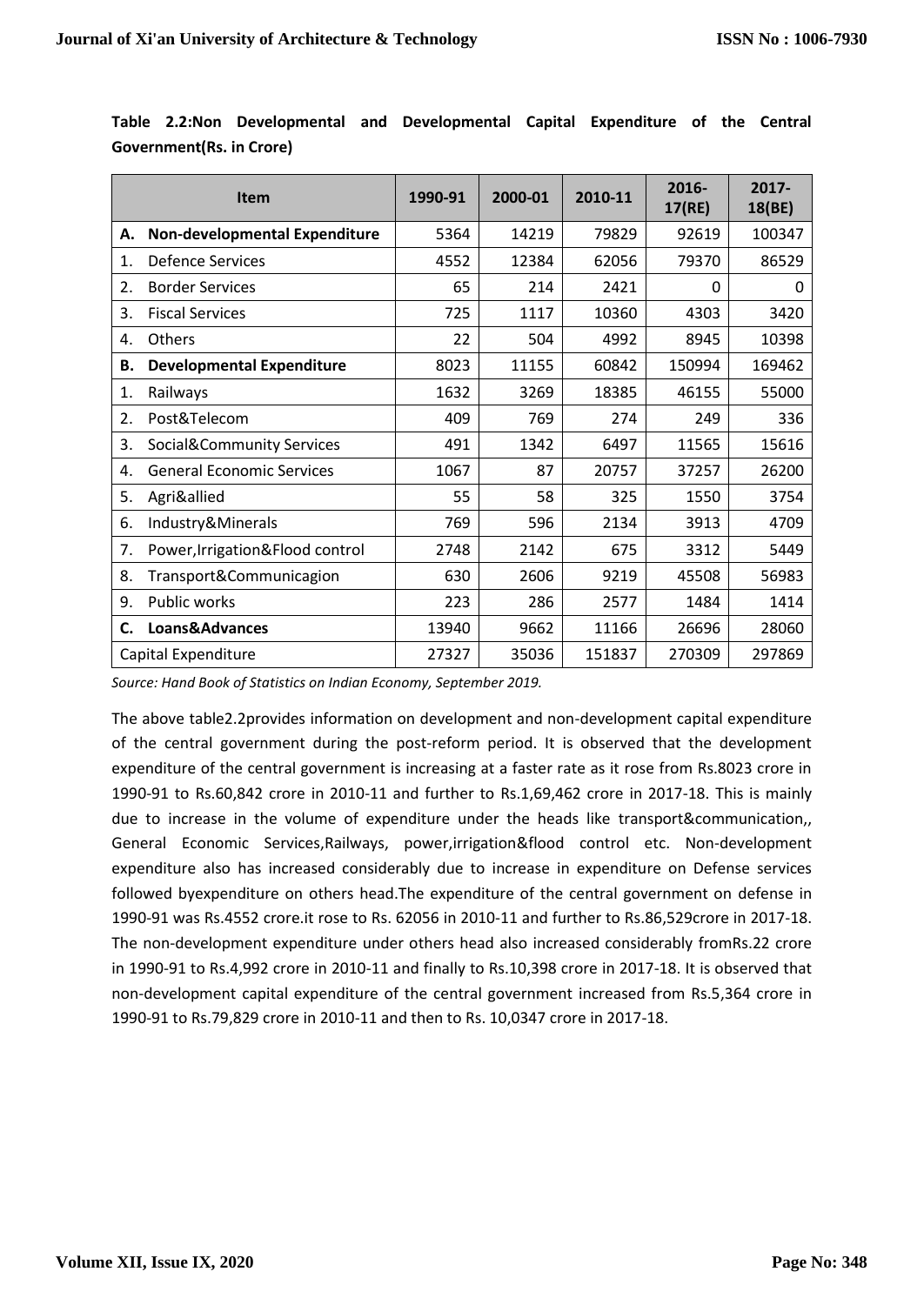## **3. Trends in Central Government Capital Expenditure, GFCF, FDI and Real GDP Growth**

Capital formation plays an important role in the process of economic development in developing economies like India. Net additions made to the existing stock of capital in a given period of time is referred as capital formation. Capital formation in developing economies like India is at low when compared with developed economies across the world. Lack of strong financial institutions, demonstration effect, High rate of growth of population, Low rate of growth of national income and per capita income, Small size of market and lack of infrastructural facilities are the factors responsible for low rate of savings and investments in the economy. As a result India is experiencing low rate of capital formation.Aggregate of gross additions to fixed assets(Construction, Machinery and equipment) plus change in stocks in a given period is referred as Gross Fixed Capital Formation.

Foreign Direct Investments are also contributing towards India's Gross Fixed Capital Formation. FDI inflow has been increased during the reform period as the government has removed all restrictions on capital inflow from abroad. The rate of domestic savings and investments should be raised to attain a rapid economic growth.

| year    | <b>Central Govt.Capital</b><br><b>Expenditure</b><br>(Rs. in Crore) | <b>Gross Fixed Capital</b><br><b>Formation</b><br>(Rs. in Crore) | <b>FDI</b><br>(Rs. in<br>Crore) | <b>GDP</b><br>Growth(%) |
|---------|---------------------------------------------------------------------|------------------------------------------------------------------|---------------------------------|-------------------------|
| 1990-91 | 27327                                                               | 347966                                                           | 174                             | 5.3                     |
| 1991-92 | 25612                                                               | 328594                                                           | 316                             | 1.4                     |
| 1992-93 | 29825                                                               | 358162                                                           | 965                             | 5.4                     |
| 1993-94 | 33190                                                               | 354848                                                           | 1838                            | 5.7                     |
| 1994-95 | 32294                                                               | 388410                                                           | 4126                            | 6.4                     |
| 1995-96 | 34504                                                               | 451596                                                           | 7172                            | 7.3                     |
| 1996-97 | 34533                                                               | 465355                                                           | 10015                           | 8.0                     |
| 1997-98 | 27667                                                               | 506706                                                           | 13220                           | 4.3                     |
| 1998-99 | 34415                                                               | 555913                                                           | 10358                           | 6.7                     |
| 1999-00 | 40530                                                               | 599973                                                           | 9338                            | 8.0                     |
| 2000-01 | 35036                                                               | 591610                                                           | 18404                           | 4.1                     |
| 2001-02 | 44838                                                               | 682143                                                           | 29245                           | 5.4                     |
| 2002-03 | 27134                                                               | 679170                                                           | 24397                           | 3.9                     |
| 2003-04 | 111368                                                              | 750940                                                           | 19830                           | 8.0                     |
| 2004-05 | 19519                                                               | 931028                                                           | 26947                           | 7.1                     |
| 2005-06 | 56310                                                               | 1081792                                                          | 39457                           | 9.5                     |
| 2006-07 | 50620                                                               | 1231265                                                          | 102652                          | 9.6                     |
| 2007-08 | 116289                                                              | 1430764                                                          | 139421                          | 9.3                     |
| 2008-09 | 88267                                                               | 1480943                                                          | 190645                          | 6.7                     |
| 2009-10 | 107720                                                              | 1594475                                                          | 157819                          | 8.6                     |

**Table 3.1:Trends in Central Government Capital Expenditure, GFCF, FDI and Real GDP Growth**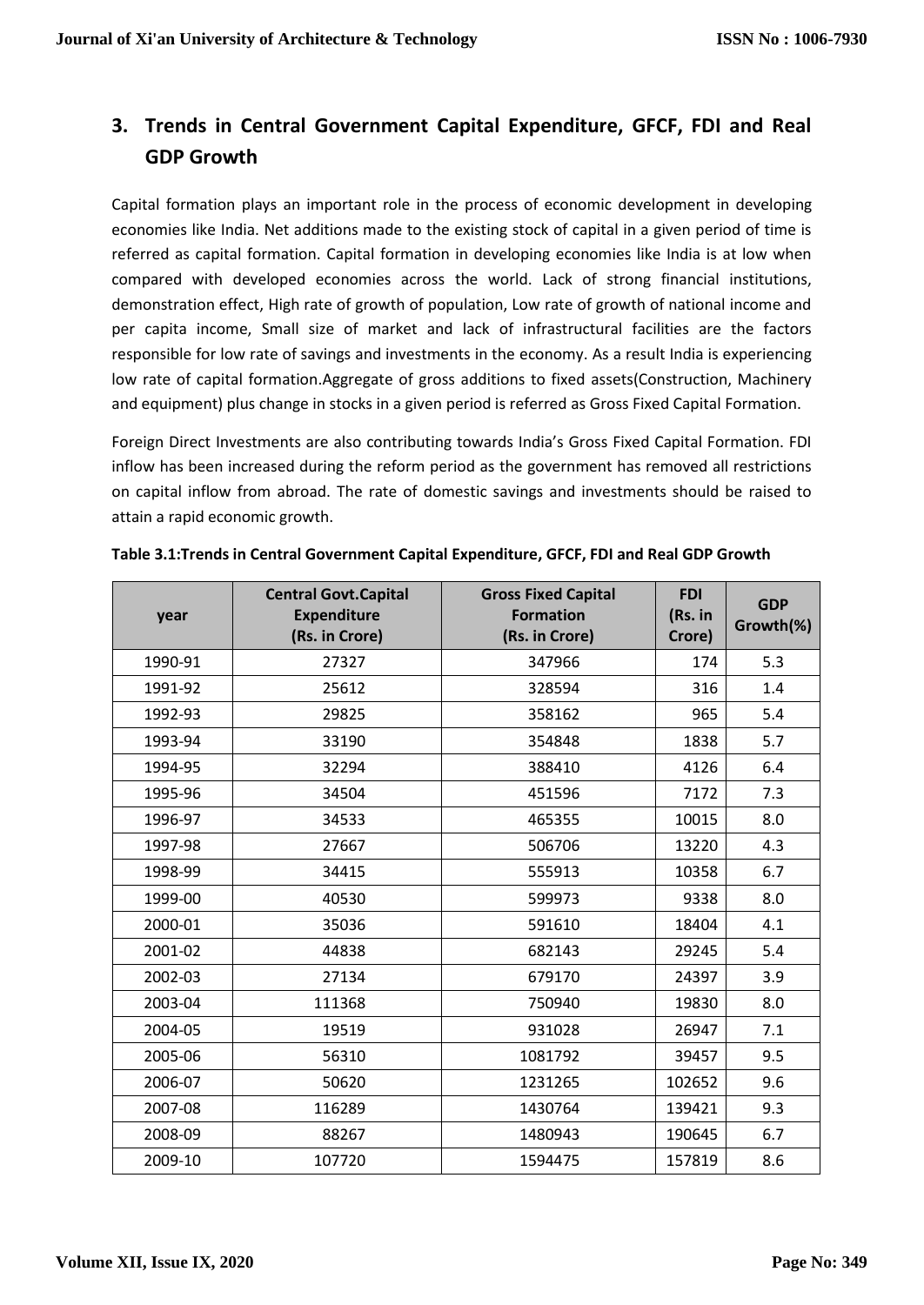| year    | <b>Central Govt. Capital</b><br><b>Expenditure</b><br>(Rs. in Crore) | <b>Gross Fixed Capital</b><br><b>Formation</b><br>(Rs. in Crore) | <b>FDI</b><br>(Rs. in<br>Crore) | <b>GDP</b><br>Growth(%) |
|---------|----------------------------------------------------------------------|------------------------------------------------------------------|---------------------------------|-------------------------|
| 2010-11 | 151837                                                               | 1769792                                                          | 132358                          | 8.9                     |
| 2011-12 | 141042                                                               | 2997733                                                          | 154961                          | 6.7                     |
| 2012-13 | 155822                                                               | 3145793                                                          | 146954                          | 4.5                     |
| 2013-14 | 175296                                                               | 3194924                                                          | 186830                          | 4.7                     |
| 2014-15 | 187460                                                               | 3278096                                                          | 215893                          | 4.6                     |
| 2015-16 | 284268                                                               | 3492183                                                          | 294258                          | 7.6                     |
| 2016-17 | 270309                                                               | 3783778                                                          | 283292                          | 7.1                     |
| 2017-18 | 297869                                                               | 4136572                                                          | 253977                          | 7.2                     |
| 2018-19 | 316623                                                               | 4548452                                                          | 301932                          | 6.8                     |

*Source: (1) HandBook of Statistics on Indian Economy 2006&2019*

*(2) Economic Survey: 2014-15&2019-20*

The above table 3.1.provides information on the trends in capital expenditure of the central government, Gross fixed capital formation, FDI and Real GDP Growth of Indian economy since 1990- 91. It is observed that Centralgovernment's capital expenditure which was Rs.27,327 Crore in 1990- 91 increased by approximately four times to Rs.1,11,368 crore in 2003-04 and then declined to Rs.19,519 crore in 2004-05. Again the capital expenditure increased from Rs.56,310crore in 2005-06 to Rs.297869 crore in 2017-18 and then to Rs.3,16,623 crore in 2018-19.It is clear from the above tablethat the central government capital expenditure has shown some improvement in 2000s when compared with the first decade of reform period.

Gross fixed capital formation (GFCF)has increased considerably during the post-reform period. GFCF had increased from Rs.3,47,966cfrore in 1990-91 to Rs.5,99,973 crore in 1999-00.GFCF has risen very rapidly since 2003-04. It has gradually increased from Rs.7,50,940crore in 2003-04 to Rs.29,97,733 crore in 2011-12 and then to Rs.41,36,572 crore in 2017-18. The same again increased to Rs.45,48,452crore in 2018-19.

During the post-reform period Indian economy has witnessed a tremendous growth in terms of FDI inflows It is observed that the actual inflows of FDI's increased from Rs.174 crore in 1990-91to Rs.9,338 crore in 1999-00 and then to Rs.39,457 crore in 2005-06. FDI inflows into India was very much impressive in 2006-07.The actual inflows during 2006-07 were registered at Rs.1,02,652crore and thetrend continued in the next two subsequent years also. The entire world economy has witnessed a decline in FDI inflows during 2009-10 and 2010-11 and the same was observed in India. Again FDI inflows into India in Rupee terms increased to Rs.1,54,961 crore in 2011-12 and then declined to Rs. 146954 crore in 2012-13.Inflows during 2013-14 wererecorded at Rs. 186830 crore and increased significantly toRs. 215893 crore in 2014-15and then to Rs. 294258 crore in 2015-16. Though FDI inflows declined in the next two subsequent years finally rose to Rs.301932 crore in 2018-19.During the period1990-91 to 1999-2000 the average annual growth of GDP at factor Cost was registered at 5.8 percent. It rose to 7.2 per cent during 2000-01 to 2009-10 and then declined to 6.44 per cent for the period 2010-11 to 2018-19.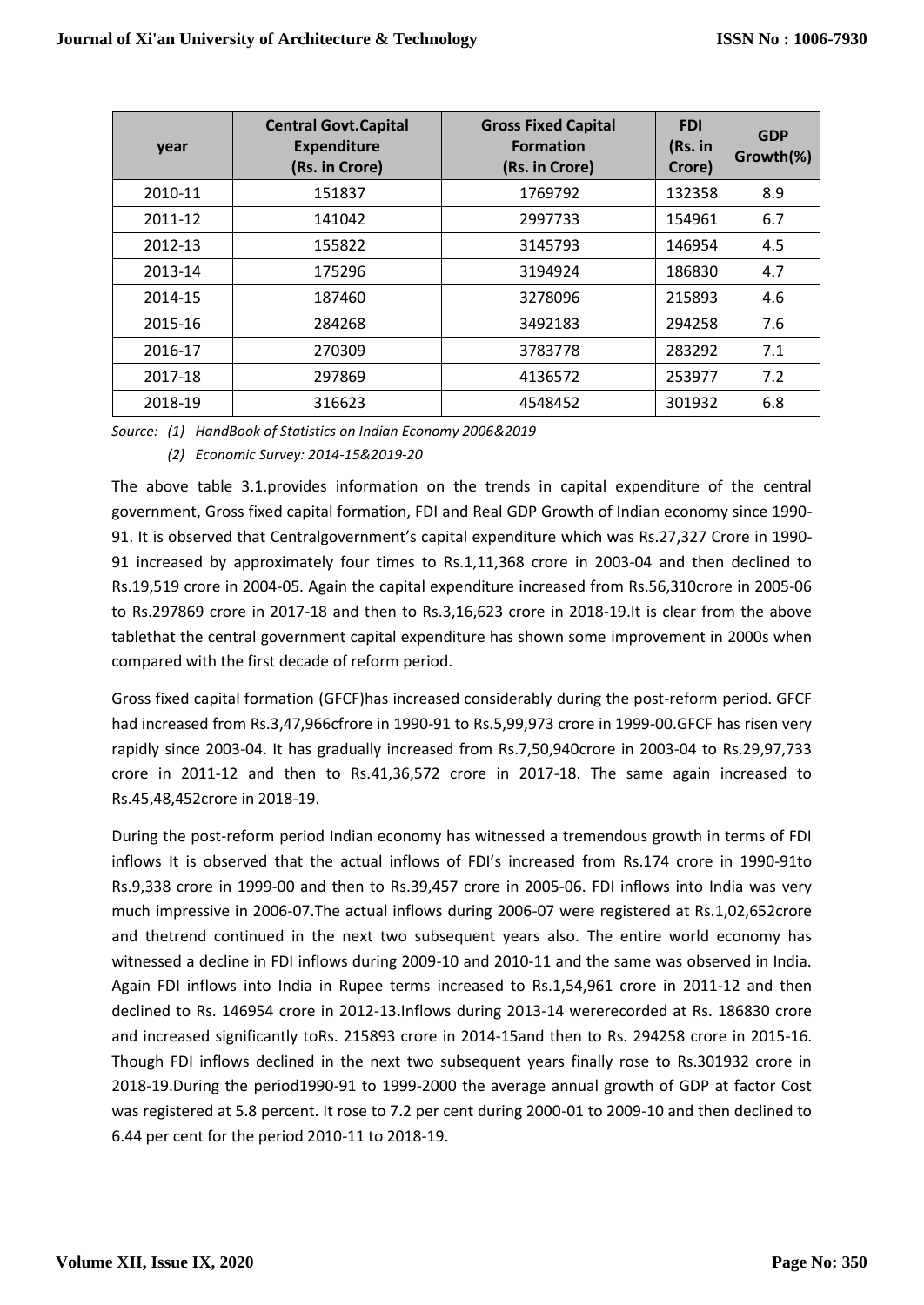## **4. Empirical Results and Analysis**

*The study aims at examining the long run association between dependent variables; real GDP growth rate and explanatory variables;* CGCE, GFCF and FDI.Initially, unit root test is conducted using ADF to ensure that none of the series is I(2).From the table 4.1.it is observed that CGCE, GFCF and FDI are non-stationary at level, null hypothesis of unit root i.e. the given series is non-stationary has not been rejected at 5% level. However, RGDP has been found to be stationary at level, as the null hypothesis has been rejected (p value of 0.0199). But when the first differences of CGCE, GFCF and FDI are tested, there is an evidence of stationarity as null hypothesis of unit root has been rejected at 5% level. Since, CGCE, GFCF and FDI are integrated of order 1 i.e. I(1) and real GDP growth rate is I(0), the study applies ARDL model to assess the relationship between the variables.

**Table 4.1: Results of ADF test for Unit Root**

|             | At Level         |                  |                   |                         | <b>First Differences</b> |                         |                          |
|-------------|------------------|------------------|-------------------|-------------------------|--------------------------|-------------------------|--------------------------|
| No. of lags | <b>CGCE</b>      | <b>GFCF</b>      | <b>FDP</b>        | <b>RGDP</b>             | <b>CGCE</b>              | <b>GFCF</b>             | <b>FDP</b>               |
|             | 1.92<br>(0.9997) | 2.16<br>(0.9998) | 0.556<br>(0.9857) | $-3.393$<br>$(0.0199)*$ | -6.44<br>$(0.000)*$      | $-4.059$<br>$(0.0042)*$ | $-4.344$<br>$(0.0021)^*$ |

*\* Significant at 5% level*

*Values in parenthesis are p values.*

Optimum number of lags has been decided as 2 using AIC and SC. From table4. 2, it is observed that previous year GDP cause change in real GDP growth rate as it is statistically significant at 10% level (p value of 0.077). However, there is no evidence of previous year CGCE, GFCF and FDI having impact on real GDP growth rate. It is also observed that changes in GDP, CGCE, GFCF and FDI of the previous two years also do not have any effect on real GDP growth rate. In other words, there is no short run association between CGCE, GFCF and FDI. The study applies Wald coefficient restrictions test where null hypothesis of  $\alpha_1=\alpha_2=\alpha_3=\alpha_4=0$  (i.e coefficients of one year lagged GDP, CGCE, GFCF and FDI) has been tested. The study examines whether lagged values of GDP, CGCE, GFCF and FDI collectively cause real GDP growth rate. Rejection of null hypothesis of coefficients individually and jointly being equal to zero, indicates that GDP, CGCE, GFCF and FDI are co-integrated and have long run association, as evident from p value of 0.011.

### **Table 4.2: ARDL Estimates**

| Dependent Variable (∆ real GDP growth rate) |  |
|---------------------------------------------|--|
|                                             |  |

| <b>Independent Variables</b> | <b>Coefficients</b> | t-statistics | p-values  |
|------------------------------|---------------------|--------------|-----------|
|                              | $-9.742623$         | $-1.956$     | $0.076**$ |
| $GDP(-1)$                    | 1.344135            | 1.954        | $0.077**$ |
| $CGCE(-1)$                   | 0.000040            | 1.305        | 0.219     |
| $GFCF(-1)$                   | 0.000000            | 0.138        | 0.893     |
| $FDI(-1)$                    | $-0.000040$         | $-1.497$     | 0.163     |
| $\Delta$ (GDP(-1))           | 0.330312            | 0.763        | 0.461     |
| $\Delta$ (GDP(-2))           | 0.119773            | 0.539        | 0.601     |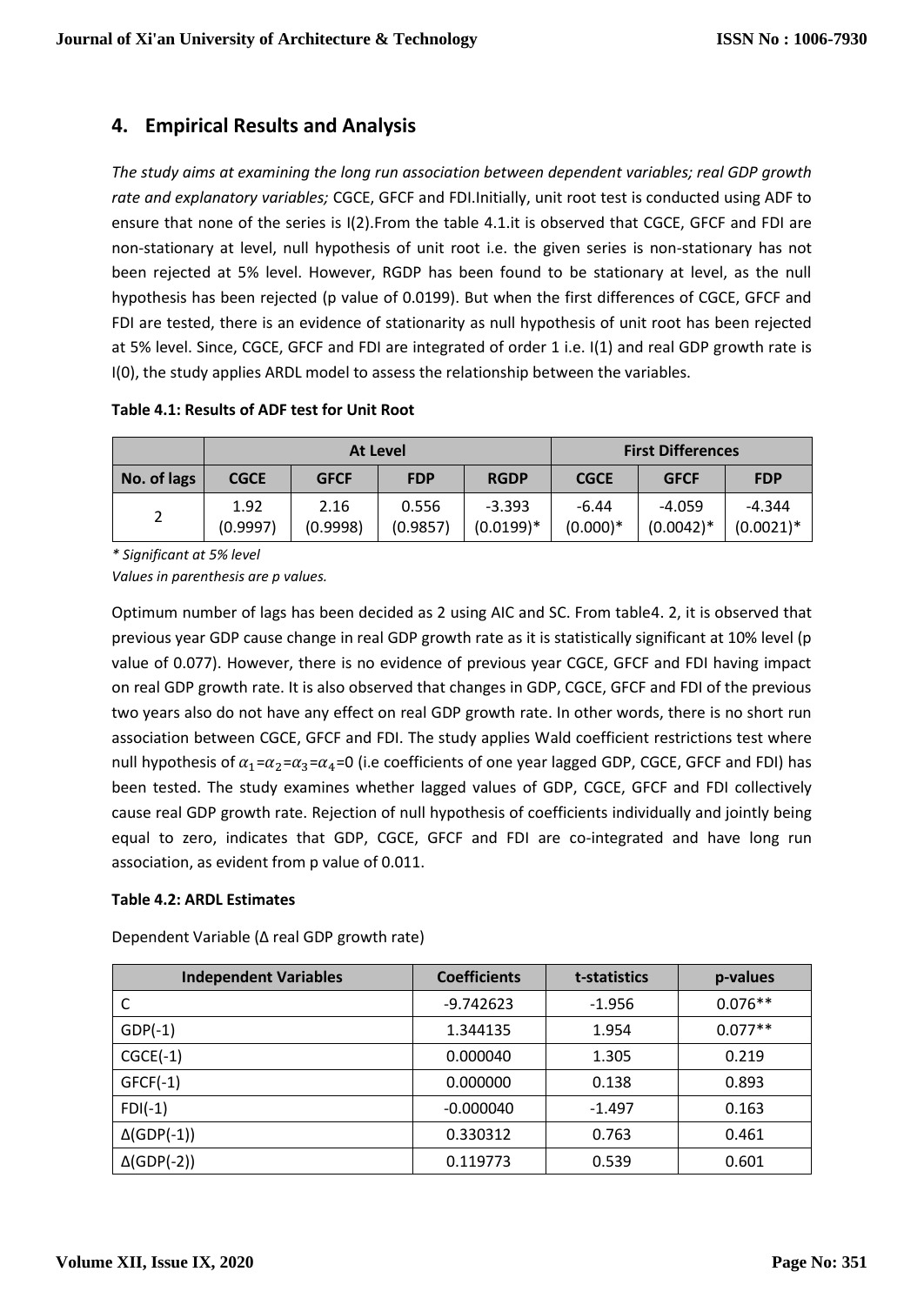| $\Delta$ (CGCE (-1))                                             | $-0.000050$     | $-1.400$ | 0.189 |
|------------------------------------------------------------------|-----------------|----------|-------|
| $\Delta$ (CGCE (-2))                                             | $-0.000016$     | $-0.670$ | 0.517 |
| $\Delta$ (GFCF (-1))                                             | $-0.000001$     | $-0.474$ | 0.645 |
| $\Delta$ (GFCF (-2))                                             | 0.000002        | 0.918    | 0.378 |
| $\Delta$ (FDI(-1))                                               | 0.000040        | 1.458    | 0.173 |
| $\Delta$ (FDI(-2))                                               | 0.000022        | 1.022    | 0.329 |
| <b>Diagnostic tests</b>                                          | test statistics | p-values |       |
| Breusch-GodfreyLM serial correlation                             | 2.590           | 0.120    |       |
| Wald coefficient restrictions test                               |                 |          |       |
| Null Hypothesis: $\alpha_1 = \alpha_2 = \alpha_3 = \alpha_4 = 0$ | 5.696           | $0.011*$ |       |

*\* Statistically significant at 5 level*

*\*\* Statistically significant at 10% level*

To test the robustness of the results, the model has been further subject to Breusch–GodfreyLM serial correlation test to examine the null hypothesis of no serial correlation in the residuals derived from the model. No serial correlation has been observed as evident from the p value of 0.120. When the stability of the model has been examined by *recursive estimates* CUSUM, it is observed that estimated coefficients of the model are stable (figure 1).

**Figure 4. 1: Stability in Coefficients of ARDL Model-Recursive Estimates**



### **Table 4.3: Long run Estimates**

|             | <b>Coefficients</b> | t statistics | p values |
|-------------|---------------------|--------------|----------|
| ◡           | 6.621661            | 11.496       | $0.000*$ |
| <b>CGCE</b> | $-0.0000001$        | $-0.003$     | 0.997    |
| <b>GFCF</b> | $-0.0000013$        | $-1.256$     | 0.221    |
| <b>FDI</b>  | 0.0000199           | 1.626        | 0.117    |

*\* Statistically significant 5% level*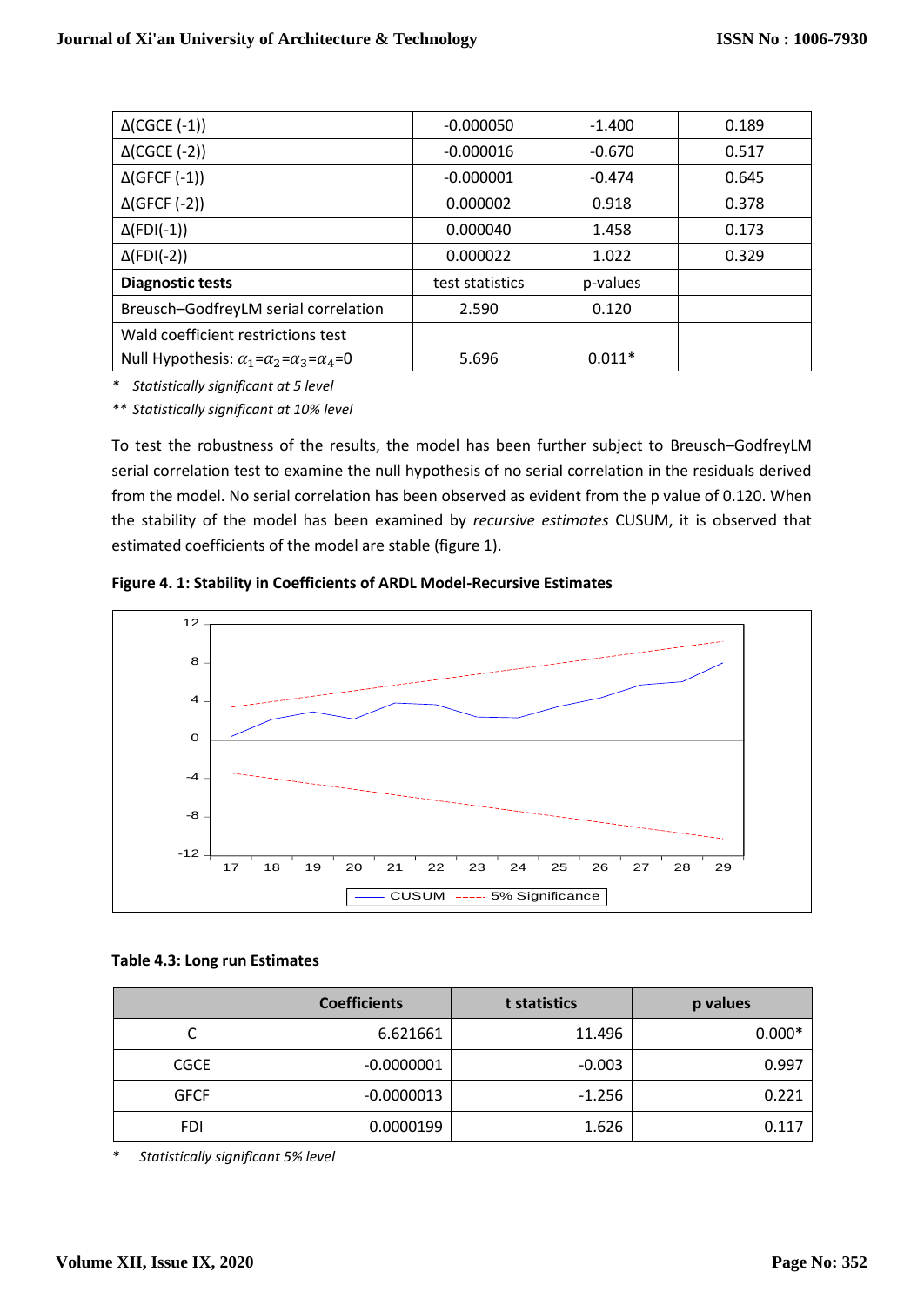|                                      | <b>Coefficients</b> | t statistics | p values  |
|--------------------------------------|---------------------|--------------|-----------|
| $\mathsf{C}$                         | 0.45886             | 0.872265     | 0.3960    |
| $\Delta$ (GDP(-1))                   | 0.02170             | 0.075099     | 0.9411    |
| $\Delta$ (GDP(-2))                   | 0.15493             | 0.69583      | 0.4965    |
| $\Delta$ (CGCE (-1))                 | $-0.00001$          | $-0.81711$   | 0.4259    |
| $\Delta$ (CGCE (-2))                 | $-0.00001$          | $-0.74397$   | 0.4677    |
| $\Delta$ (GFCF (-1))                 | $-0.00001$          | $-0.40835$   | 0.6884    |
| $\Delta$ (GFCF (-2))                 | $-0.00001$          | $-0.0789$    | 0.9381    |
| $\Delta$ (FDI(-1))                   | 0.000003            | 0.170992     | 0.8664    |
| $\Delta$ (FDI(-2))                   | 0.000009            | 0.566651     | 0.5788    |
| $ECT(-1)$                            | $-0.69555$          | $-2.19336$   | $0.0434*$ |
| <b>Diagnostic tests</b>              | test statistics     | p-values     |           |
| Breusc-Godfrey LM serial correlation | 1.0525              | 0.375        |           |
| Wald coefficient restrictions test:  |                     |              |           |
| $\gamma_1 = \gamma_2 = 0$            | 0.4264              | 0.660        |           |
| $\theta_1 = \theta_2 = 0$            | 0.0867              | 0.917        |           |
| $\varphi_1 = \varphi_2 = 0$          | 0.1745              | 0.842        |           |

**Table4. 4: Error Correction Model**

Based on the error term derived from long run estimates (table 3), error correction model has been developed, the results of which are presented in table 4. It is observed that coefficient of error correction term  $(n)$  is negative (-0.69555) and statistically significant (p value of 0.0434). It indicates that disequilibrium in real GDP is adjusting at the rate of 69.56% towards long run equilibrium due to long run association between GDP and CGCE, GFCF and FDI. It implies that CGCE, GFCF and FDI have long run impact on real GDP growth rate. The study also examines whether coefficients of lagged values of change in CGCE ( $\gamma_1 = \gamma_2 = 0$ ) are individually and jointly equal to zero. Null hypothesis of coefficients being equal to zero has not been rejected as evident from p value of 0.660, indicating no short run association between CGCE and real GDP growth rate. Similarly, coefficients of lagged values of change in GFCF ( $\theta_1 = \theta_2 = 0$ ) and FDI ( $\varphi_1 = \varphi_2 = 0$ )are also tested whether they are individually and jointly equal to zero or not. As observed from the respective p values of 0.917 and 0.842, it indicates non-rejection of null hypothesis of coefficients being equal to zero. It implies that even GFCF and FDI do not have impact on real GDP growth rate in the short term. However, there is clear evidence from the statistically significant negative value of error correction term (ECT), there is a long run relationship between real GDP growth rate and CGCE, GFCF and FDI. To ensure the robustness of the model, serial correlation among the residuals is tested using Breusch–Godfrey LM serial correlation test. Null hypothesis of no serial correlation in residuals of the model has not been rejected, indicating the robustness of the model. From figure 2, it is also observed that the estimated coefficients of the model are stable.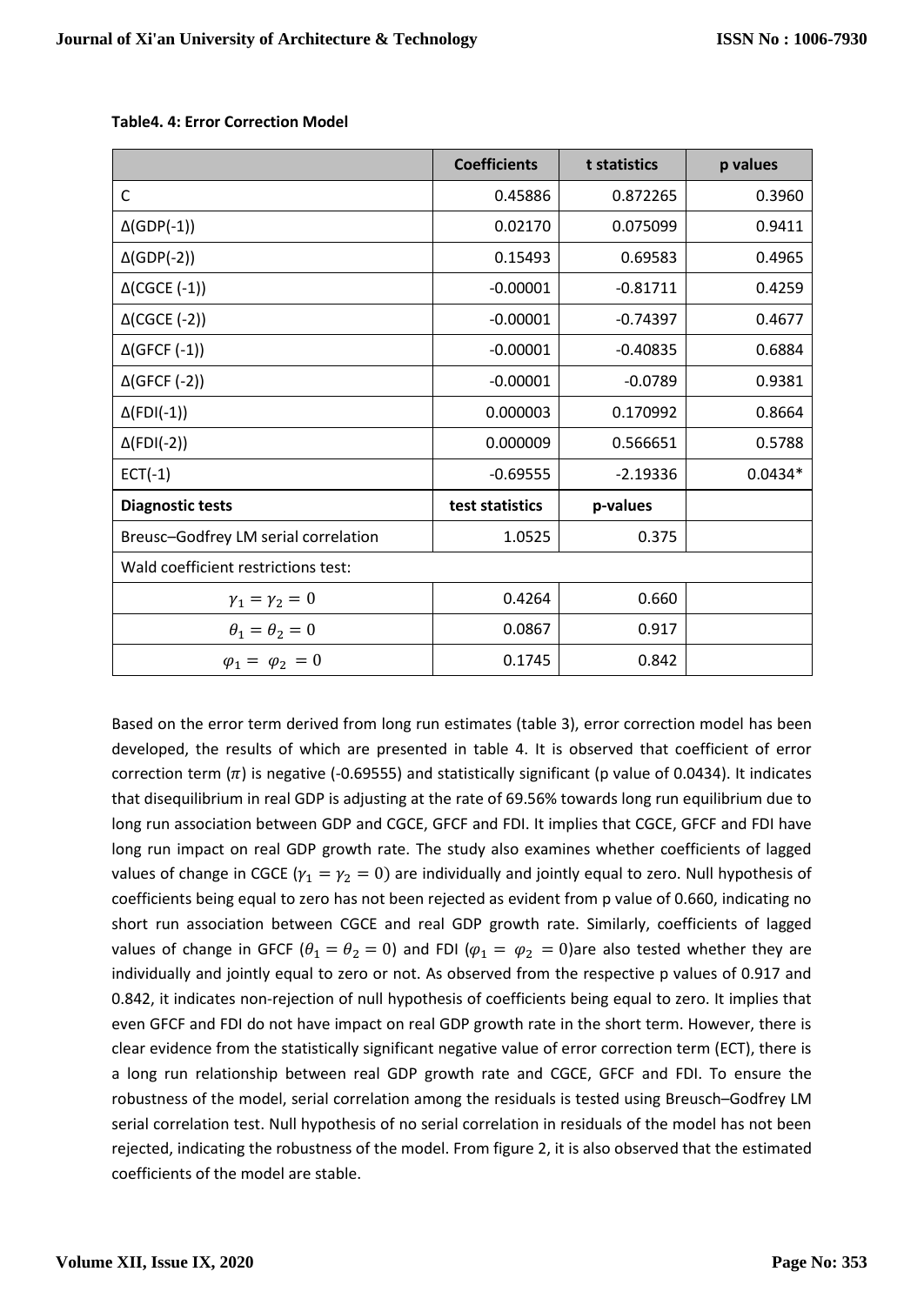

**Figure 4.2: Stability in Coefficients of Error Correction Model-Recursive Estimates**

## **5. Conclusion**

From the above discussion it can be concluded that there is a long run relationship between real GDP growth rate and CGCE, GFCF and FDIas itis evidentfrom the statistically significant negative value of error correction term (ECT). The study confirm that the capital expenditure of the central government, Gross Fixed capital formation and Foreign Direct Investments have significantly contributed for economic growth in India during the post-reform period. As the central government terminated loans given to the states, the decline in the share of capital expenditure in the total expenditure was more during the post-reform period when compared with pre-reform period. The proportion of development expenditure in the total capital expenditure should be raised in order to take up more capital projects. The entire capital receipts mobilized from different sources should be transformed as capital expenditure. It should be the responsibility of the government tofocus more on enhancing the proportion of capital expenditure in the total expenditure to achieve higher economic growth.